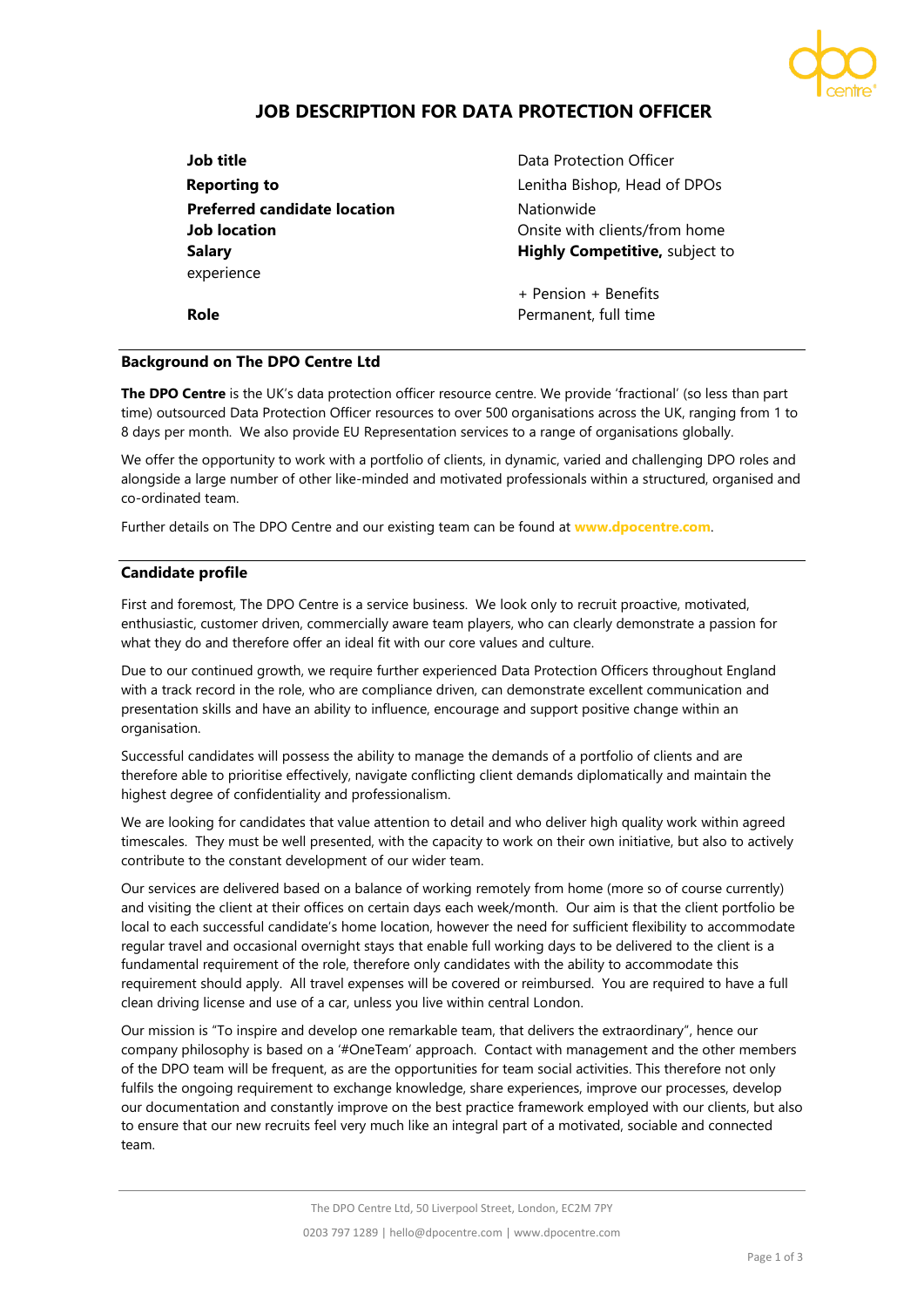

## **Duties and responsibilities:**

- Fulfil the tasks of the designated role of DPO as defined by Article 39 of the GDPR
- Inform and advise organisations of their obligations
- Implement the DPO Centre's established processes and practices
- Create and implement strategies to ensure compliance with data protections laws
- Perform DPIAs, PIAs and LI assessments and build/maintain the client's RoPA
- Prepare recommendation reports and corresponding Schedule of Works
- Devise, facilitate and deliver training and awareness workshops
- Support the client in responding to individuals' rights requests
- Consistently inform and advise the client on governance, accountability and risk
- Keep up to date with changes in data protection law and regulations
- Actively contribute to building the overall knowledge base of the DPO Centre's team

#### **Person Specification:**

Education and experience:

- Previous roles as a Data Protection Officer
- Ideally, a degree or high-level qualification in law
- One or more data protection qualifications such as EU-GDPR-P, CIPP/E etc
- Experience across three or more industry sectors or extensive experience in a healthcare, financial services or multi-nationals.

#### Personal:

- **Sufficient flexibility within your personal circumstances to be able to travel to and from clients such that a full working day can be delivered**
- Ability to work independently yet also be a strong team player
- Excellent communication (verbal and written) and interpersonal skills
- The ability to maintain a high degree of confidentiality, trust and credibility
- Calm, controlled and resilient demeanour
- A commercial attitude towards time management
- Capable of dealing with complex issues using advanced problem-solving and diplomatic skills

#### Required Skills:

- An in-depth knowledge of data protection laws within the UK and Europe
- An ability to think strategically, assess risks and explain the potential consequences
- Experience in drafting policies, interpreting legal contracts and report writing
- Confident presentation skills
- Attention to detail
- Sufficient commercial awareness to understand, manage and navigate client expectations
- Project management skills to successfully manage a portfolio of clients with competing priorities
- Excellent communicator at all levels, ability to deliver a clear message to a wide variety of audiences
- Ability to challenge the status quo in a constructive manner

#### Desired Skills

- Knowledge of IT and cyber security and ISO certifications
- Written and spoken EU language skills
- Specific knowledge of the healthcare, tech or finance sectors e.g. Caldicott Guardian, FOI, DSPT Toolkit etc
- Knowledge of other worldwide data protection laws
- Negotiation skills to ensure the most appropriate, rather than 'easy', course of action is taken

## Career Progression